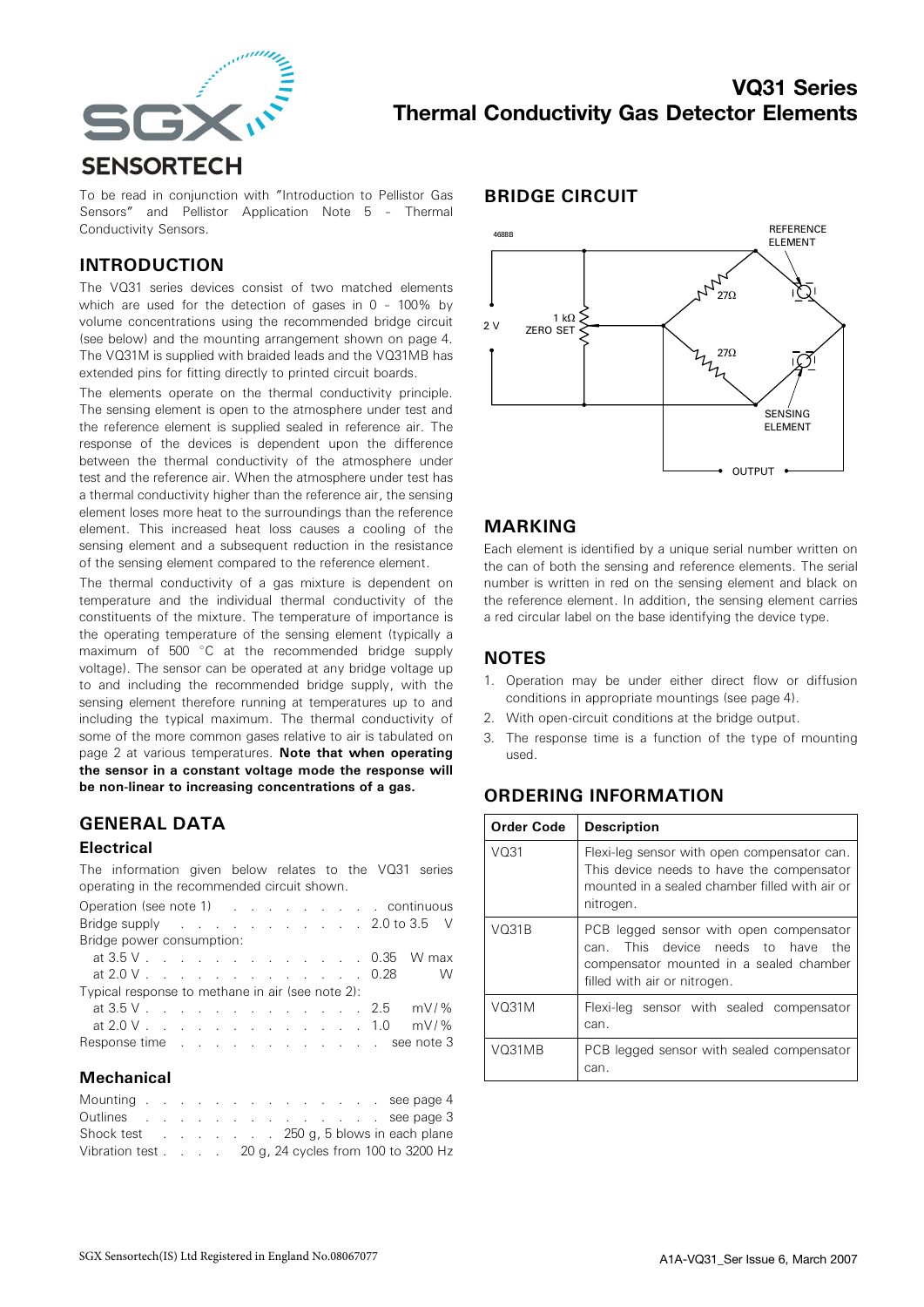# THERMAL CONDUCTIVITY OF GASES (Relative to air)

| Element temperature | $0^{\circ}C$ | 100 °C | 200 °C | 300 °C | 400 °C | 500 °C | 600 °C |
|---------------------|--------------|--------|--------|--------|--------|--------|--------|
| Air                 | 1.000        | 1.000  | 1.000  | 1.000  | 1.000  | 1.000  | 1.000  |
| Nitrogen            | 0.996        | 0.993  | 0.997  | 0.999  | 0.998  | 0.994  | 0.988  |
| Oxygen              | 0.987        | 1.026  | 1.049  | 1.062  | 1.065  | 1.062  | 1.056  |
| Argon               | 0.686        | 0.687  | 0.682  | 0.674  | 0.663  | 0.650  | 0.636  |
| Carbon dioxide      | 0.621        | 0.745  | 0.832  | 0.893  | 0.933  | 0.959  | 0.975  |
| Water vapour        | 0.969        | 1.076  | 1.192  | 1.303  | 1.404  | 1.493  | 1.574  |
| Methane             | 1.244        | 1.500  | 1.723  | 1.911  | 2.066  | 2.192  | 2.296  |
| Ethane              | 0.742        | 1.027  | 1.271  | 1.474  | 1.638  | 1.769  | 1.874  |
| Propane             | 0.619        | 0.874  | 1.092  | 1.271  | 1.415  | 1.529  | 1.619  |
| Carbon monoxide     | 0.961        | 0.962  | 0.970  | 0.975  | 0.976  | 0.974  | 0.970  |
| Ethylene            | 0.703        | 0.970  | 1.195  | 1.378  | 1.524  | 1.637  | 1.727  |
| Acetylene           | 0.886        | 1.040  | 1.155  | 1.240  | 1.301  | 1.344  | 1.376  |
| Hydrogen            | 7.371        | 6.918  | 6.692  | 6.548  | 6.435  | 6.336  | 6.252  |
| Helium              | 5.972        | 5.681  | 5.492  | 5.338  | 5.197  | 5.062  | 4.939  |
| Ammonia             | 1.082        | 1.295  | 1.493  | 1.670  | 1.824  | 1.955  | 2.069  |

# TYPICAL BRIDGE OUTPUT FOR METHANE-IN-AIR MIXTURES



METHANE CONCENTRATION (% VOLUME)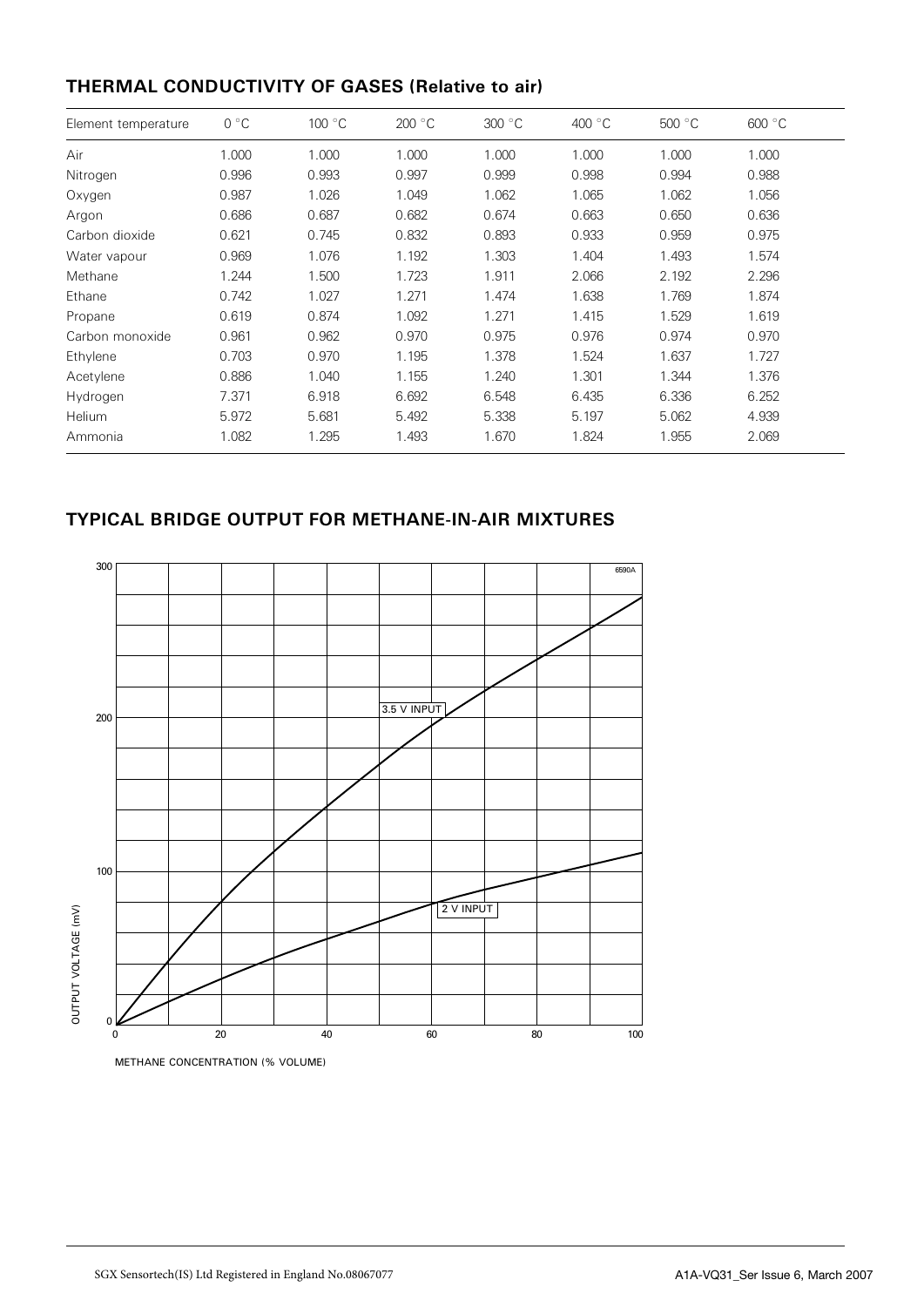# OUTLINE OF VQ31M (All dimensions without limits are nominal)



Note No bends may be made in this length.

|   | Ref Millimetres               |
|---|-------------------------------|
| Α | $11.05 + 0.25$                |
| B | $6.10 + 0.25$                 |
| C | $3.56 + 0.13$                 |
| D | 63.5 min                      |
| F | 1.0                           |
| F |                               |
| G | 8.2 max                       |
| Н | 9.53                          |
| J | 1.5                           |
|   | sensing element $6.25 + 0.50$ |

reference element  $7.75 \pm 0.38$ 



# OUTLINE OF VQ31MB (All dimensions without limits are nominal)

|   | Ref Millimetres  |
|---|------------------|
| А | $11.05 \pm 0.25$ |
| B | $6.10 + 0.25$    |
| C | $3.56 + 0.13$    |
| D | 40.0 min         |
| F | 1 <sub>0</sub>   |
| F |                  |
| G | 8.2 max          |
| н | 15               |

<sup>\*</sup> sensing element  $6.25 \pm 0.50$ reference element  $7.75 \pm 0.38$